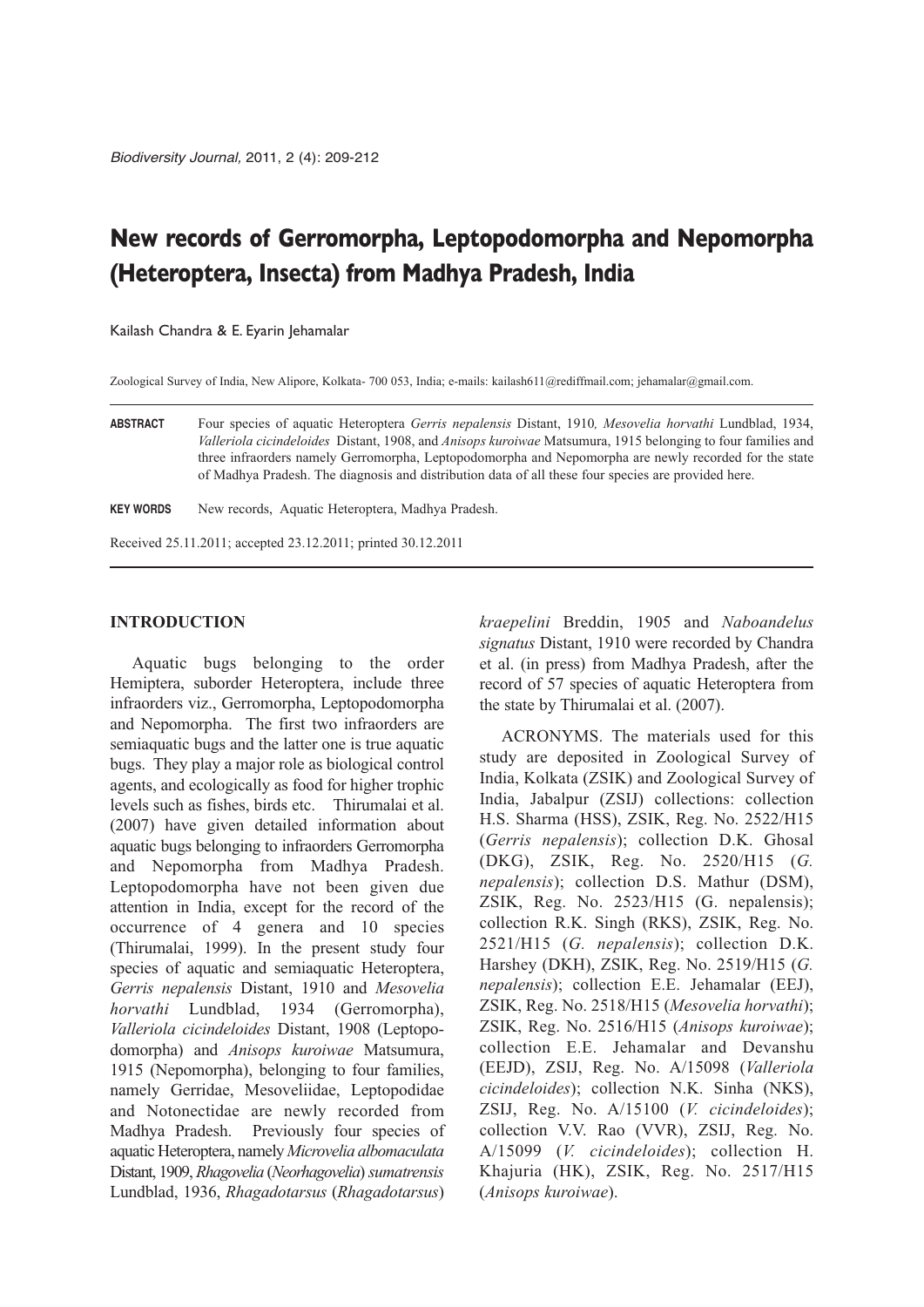## **RESULTS**

## Infraorder **GERROMORPHA**

## Family GERRIDAE

## Subfamily GERRINAE

#### *Gerris nepalensis* Distant, 1910

1910. *Gerris nepalensis* Distant, Ann. Mag. nat. Hist., 5: 142.

1903. *Gerris nepalensis* Distant: Fauna of British India, 5: 143-144.

1993. *Gerris (Gerris) nepalensis* Distant: Ent. Scand., 24: 157.

2002. *Gerris (Gerris) nepalensis* Distant: Thirumalai, Rec. zool. Surv. India, 100 (Part 1-2): 61.

EXAMINED MATERIAL. Betul, Mura, 24.III. 1990, 1 apt. male (HSS); Jabalpur, Amkhas, Nagpur Road, 2.VI.1971, 1 apt. female (DKG); Budhagar tank, 20.III.1974, 1 mpt. female, 1 apt. female, 1 imm. ex. (DSM); Panna, Pratappur, 15.II.1987, 1 apt. male ex. (RKS); Shivpuri, SSS Club, 24.III.1980, 3 apt. males, 3 mpt. females, 6 apt. females (DKH).

DIAGNOSIS. Body piceous and flat ventrally. Male body length 6.87 mm, width across mesoacetabula 2.27 mm, female, length 8.27 width 2.68 mm; generally apterous (Fig. 1), rarely macropterous; head predominantly black and shiny, base with crescent shaped yellow marking; pronotum piceous, anterior pronotal lobe with median yellow stripe; apex of  $7<sup>th</sup>$  abdominal sternum excavated medially; eighth abdominal sternum of male with two silvery white patches; connexival spines well developed in females, very small in males; ventral sclerite of male endosoma rod shaped.

DISTRIBUTION. Vietnam, India, China, Japan, Far East of Russia. DISTRIBUTION IN INDIA: Arunachal Pradesh, Jammu & Kashmir, Madhya Pradesh, Sikkim and Uttar Pradesh.

REMARKS. Distant (1903) mentioned that body above and hemelytra are black, but in the specimens recorded here they are dark brown to piceous.

#### Family MESOVELIIDAE

## Subfamily MESOVELIINAE

## *Mesovelia horvathi* Lundblad, 1934

1934. *Mesovelia horvathi* Lundblad, Arch. Hydrobiol. Suppl., 12: 190.

1980. *Mesovelia horvathi* Lundblad: Thirumalai, Rec. zool. Surv. India, Misc. Occ. Pap., 165: 26.

2002. *Mesovelia horvathi* Lundblad: Thirumalai, Rec. zool. Surv. India, 100 (Part 1-2): 78.

2011. *Mesovelia horvathi* Lundblad: Man and Murphy, Raff. Bull. Zoology, 59: 54-55.

EXAMINED MATERIAL. Madhya Pradesh, Tilwaraghat, 9.IX.2011, 1 macropterous male (EEJ).

DIAGNOSIS. Length: 2.6 mm; colour luteous (Figs. 3, 4); inner margin of mid leg 1-2 black spines on both sexes; apices of rostrum, tibiae and tarsi fuscous; tarsi 3-segmented; inner subapical margin of fore femur with 5 minute spines; 8<sup>th</sup> abdominal sternum of male with a pair of black tuft of hairs on the sublateral region.

DISTRIBUTION. Australia, China, Japan, Indonesia, Malaysia, India, Sri Lanka, Thailand and Vietnam. DISTRIBUTION IN INDIA: Madhya Pradesh and Tamil Nadu.

REMARKS. Commonly in the plains and mountains in stagnant and slow running water (Thirumalai, 2001) and also found in brackish water (Man & Murphy, 2011). In the present study it has been collected in an abandoned dirty pond.

Infraorder LEPTOPODOMORPHA Superfamily LEPTOPODOIDEA

#### Family LEPTOPODIDAE

Subfamily LEPTOPODINAE

Tribe Leptopodini

#### *Valleriola cicindeloides* Distant, 1908

1908. *Leptopus cicindeloides* Distant: Ann. Mag. nat. Hist., 8: 140.

1910. *Leptopus cicindeloides* (Distant): Fauna of British India, 5: 224.

EXAMINED MATERIAL. Jabalpur, Vijay Nagar, ZSI Residential Colony, 25.IX.2010, 1 ex. (EEJ-D); Bheraghat, 24.XI.1972, 1 ex. (NKS); Khargone, Gangli Village, 10.II.1971, 1 ex. (VVR).

DIAGNOSIS. Length 5.5 mm; Colour greyish ochraceous; body (Fig. 2) with pale pilosity; head with ocelli and median tubercle; first antennal segment stout, small and the 3<sup>rd</sup> segment very longer; pronotum with four dark brownish grey fascia, which is not reached upto the apex of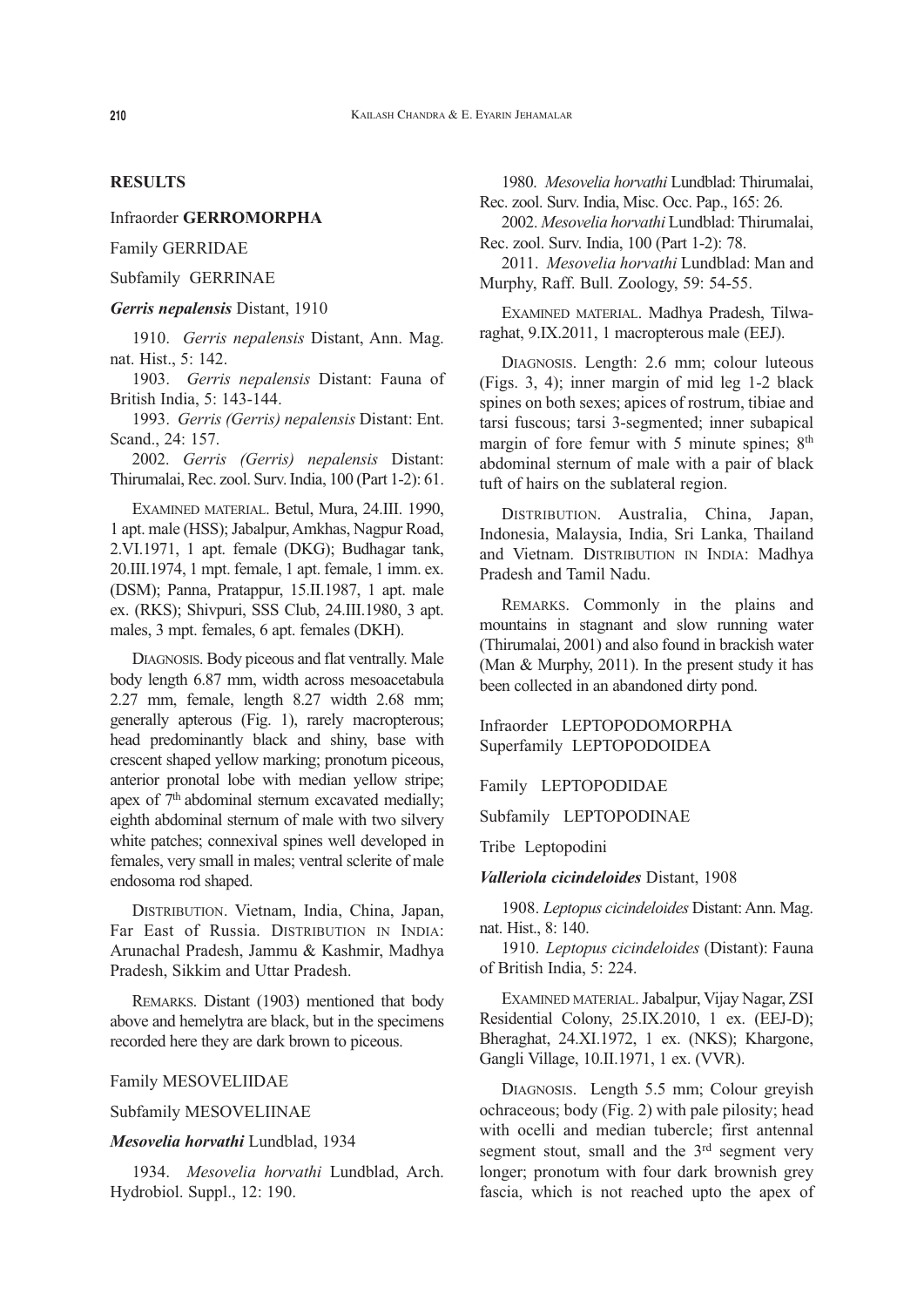

Figure 1. *Gerris nepalensis* male, apt. form (length 6.87 mm). Figure 2. *Valleriola cicindeloides* (length 5.5 mm). Figure 3. *Mesovelia horvathi* male dorsal view (length 2.6 mm). Figure 4. idem Fig. 3, ventral view. Figure 5. *Anisops kuroiwae* male dorsal view (length 5.6 mm). Figure 6. idem Fig. 5, head ventral view.